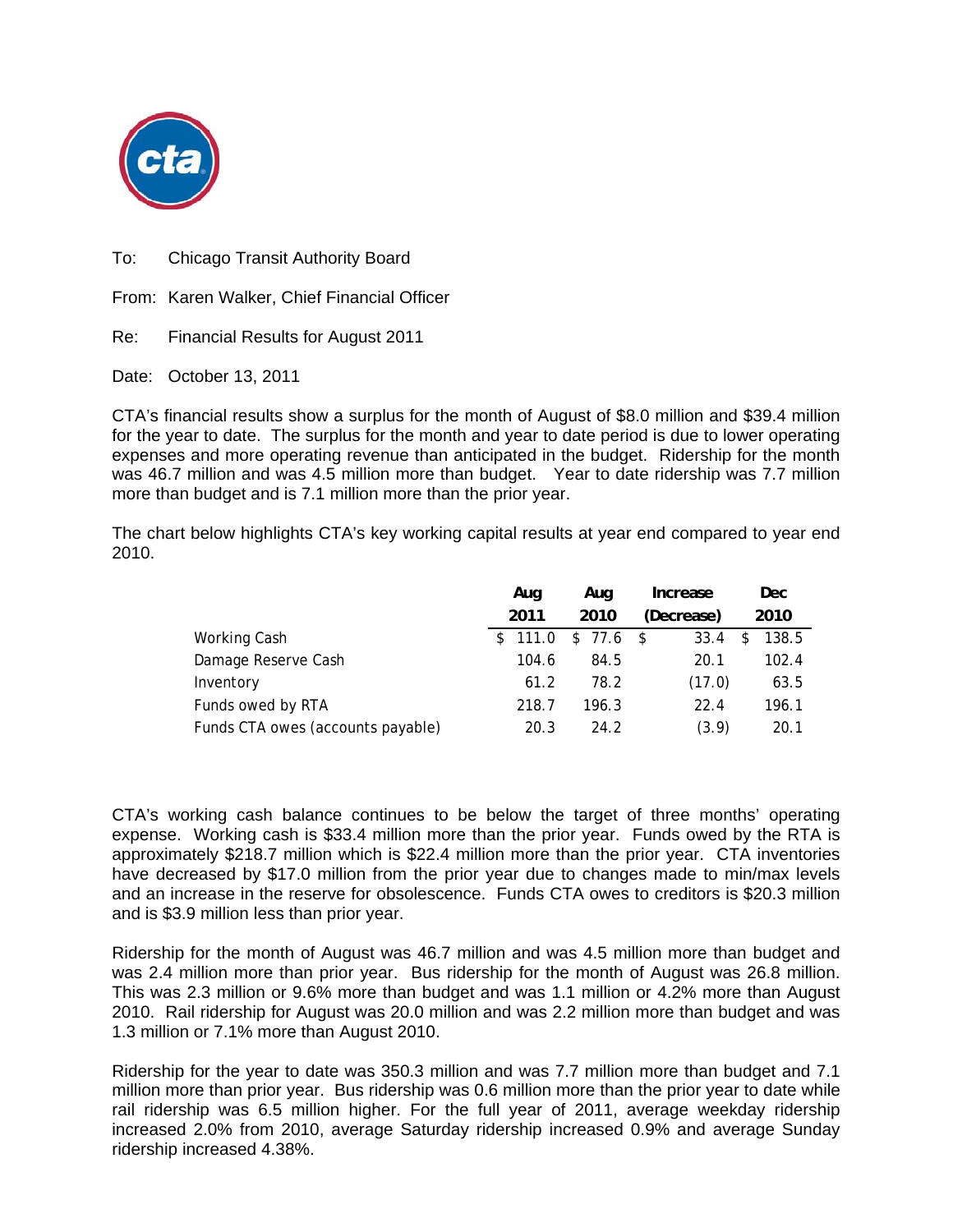Free rides totaled 7.0 million for the month and 50.0 million for the year. This was 0.3 million more than August 2010 and 0.6 million less for the year to date. Free rides for seniors went into effect on March 17, 2008. The majority of free rides occurred on the bus system. Bus accounts for 5.8 million of the total free rides for the month while rail is 1.2 million. Effective September 2011, the free ride program for seniors will be modified to subject participants to a means test. Under the new program, seniors who do not qualify to ride free will pay a reduced fare.

Public Funding Required for Operations for the month and the year was \$58.2 million and \$456.7 million, respectively and was favorable to budget by \$8.0 million and \$39.4 million, respectively.

Recovery Ratio, which measures the percentage of operating expenses CTA funds from internally generated revenues, was 57.78% for the month and 56.57% for the year. This was favorable to budget by 6.94 percentage points for the month and 3.58 percentage points for the year to date.

Operating Expenses for the month and year equaled \$111.5 million and \$854.7 million, respectively. For the current month, operating expenses were \$4.2 million or 3.6% less than budget. All expense categories were less than or equal to budget, except for fuel and power. For the year to date period, operating expenses were \$36.8 million lower than budget with all categories of expense favorable to budget, except for fuel and security.

Labor Expense was \$78.4 million for the month of August and was \$3.7 million less than budget. Labor expense for the year to date equaled \$597.8 million and was favorable to budget by \$23.8 million due to the prolonged hiring freeze and more charges to capital jobs than anticipated in the budget.

Material Expense was \$6.5 million for the month and was under budget by \$0.5 million or 7.1%. Material expense for the year to date equaled \$47.0 million and was favorable to budget by \$7.2 million.

Fuel for Revenue Equipment was \$5.7 million for the month and was \$1.0 million more than budget for the month and \$1.5 million more for the year to date. Fuel expense is \$3.2 million more than the prior year due to price increases. The gross price paid per gallon for the month was \$3.34. The fuel swap decreased the price by \$0.17 bringing the net cost per gallon to \$3.16 for the month of August 2011. The budget assumed a cost of \$3.08 per gallon.

Electric Power for Revenue Equipment was \$2.6 million for the month and \$19.4 million for the year. Power expense was over budget by \$0.2 million for the month but was \$0.4 million favorable for the year to date. Compared to the prior year to date, power cost was \$1.5 million lower due to the negotiated electric supply contract.

Provision for Injuries and Damages Expense was \$1.3 million for the month and \$10.0 million for the year to date period and is on par with budget.

Purchase of Security Services was \$2.8 million for the month and was on par with budget. Year to date security expense is \$24.0 million and was \$1.3 million more than budget.